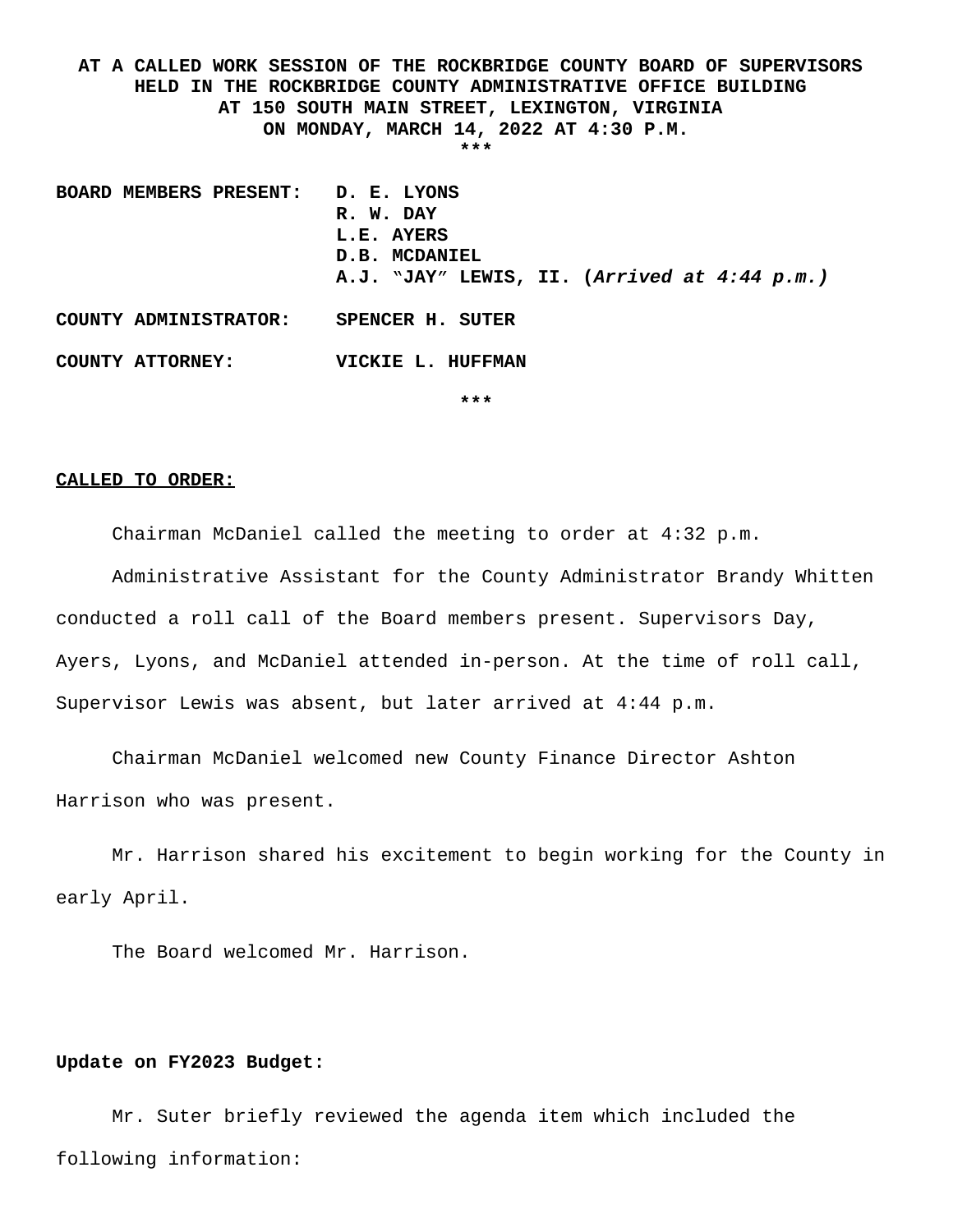"At a scheduled budget meeting on February 24th, staff presented an initial review of the FY 2023 draft budget and overall funding position to the Board of Supervisors. At the time of presentation, planned expenditures exceeded anticipated revenues by approximately \$1.1M. In addition, and not included in that number, we reported that a salary market study was underway with initial estimates of approximately \$600,000 in additional expenditure requests were possible, to include estimated local cost on any state supported compensation board increases, as well as potential other increases in regional agency budgets, which have not yet been finalized.

 Since then, the finance committee has met twice, to examine both revenue estimates and expenditure requests. At time of posting, not all changes and calculations have been applied to the evolving, draft budget.

 The following is information regarding the current FY 2023 budget cycle schedule. It is subject to change depending on multiple factors such as the outcome of the current session of the General Assembly."

 Mr. Suter noted that he had met with the Superintendent of the Rockbridge Regional Jail and the Lexington City Manager and increased the jail budget for justified reasons. He then introduced John Montoro with the VML/VACO Finance Division who to present an overview of the current draft budget and estimated funding gap for FY2023.

Chairman McDaniel advised that the draft budget was only a draft and much of the necessary information from the state had not yet been received.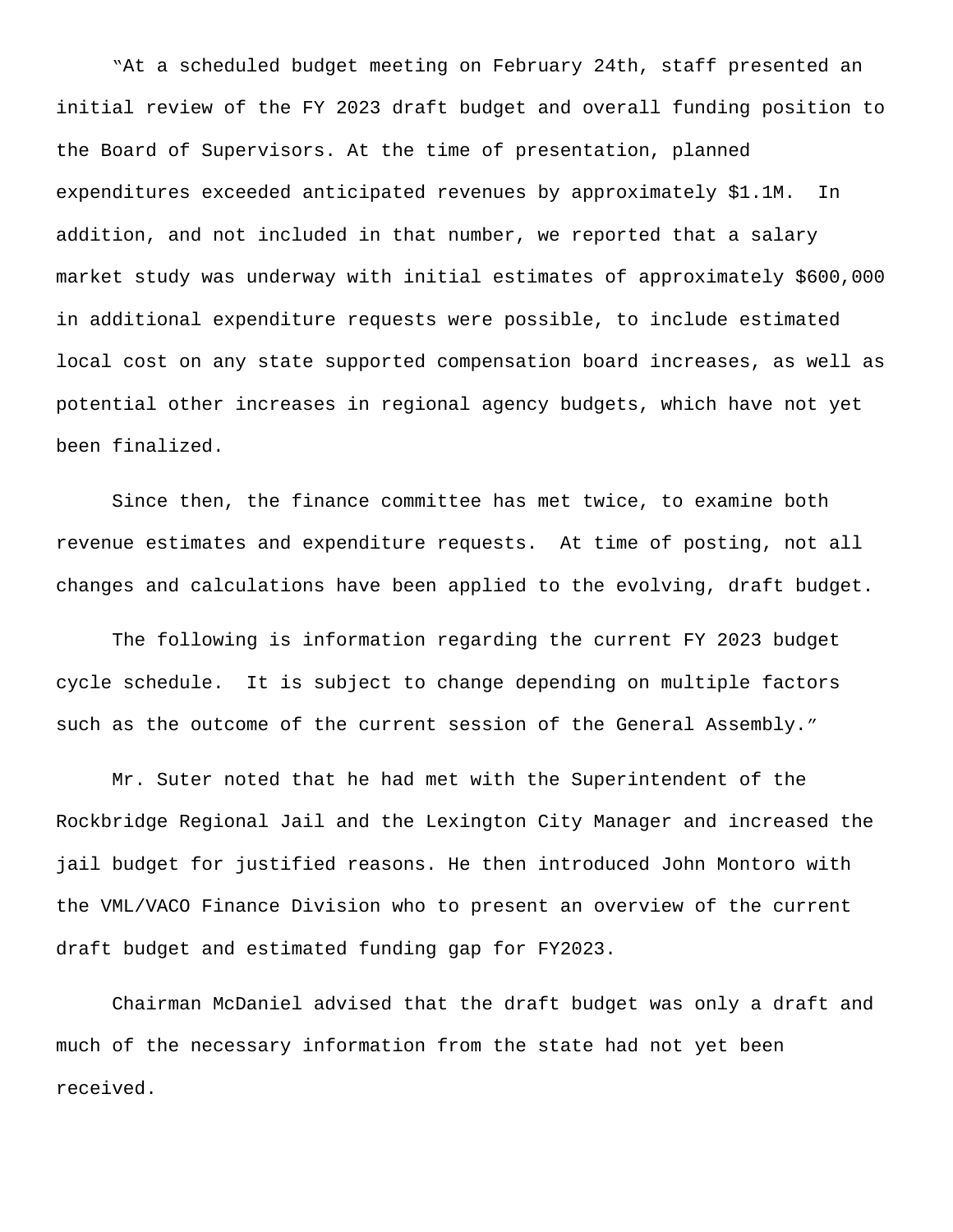Mr. Montoro presented the draft budget spreadsheet that detailed current numbers. That document showed current total revenues of approximately \$52,039,430 and expenditures of \$52,573,770. He noted that the expenditures under consideration for the market study adjustments and COLA was \$490,000 making the total for the current budget gap at approximately \$1,024,340. Mr. Montoro then explained the three (3) items that have not been included in the current draft budget revenues, due to lack of necessary information, were: personal property taxes (impact of increase in vehicle values); sales tax (impact of proposed elimination of the grocery  $\text{tax}$ ; and, carryover and ARPA funds (consider use to fund onetime expenditures).

Mr. Suter then highlighted the following items:

- Meals and lodging were increased to what we are seeing over the first seven months of this year.
- When the Board was considering the cigarette tax, the estimate at that time was approximately \$321,000. Hereduced that number by 5%, for a total of about \$306,000 at the .25 cent rate and rounded to \$300,000.
- Charge out for Fleet Services was low because the budget used was derived from totals during the pandemic, when there was not as much vehicle activity. There is a revenue associated with fuel as the schools, County departments, and Sheriff's Department all use this.

Chairman McDaniel noted that the Fleet Services Department had been operating at a reduced staff level, backing up some of the work, resulting being backed up in getting the charges out.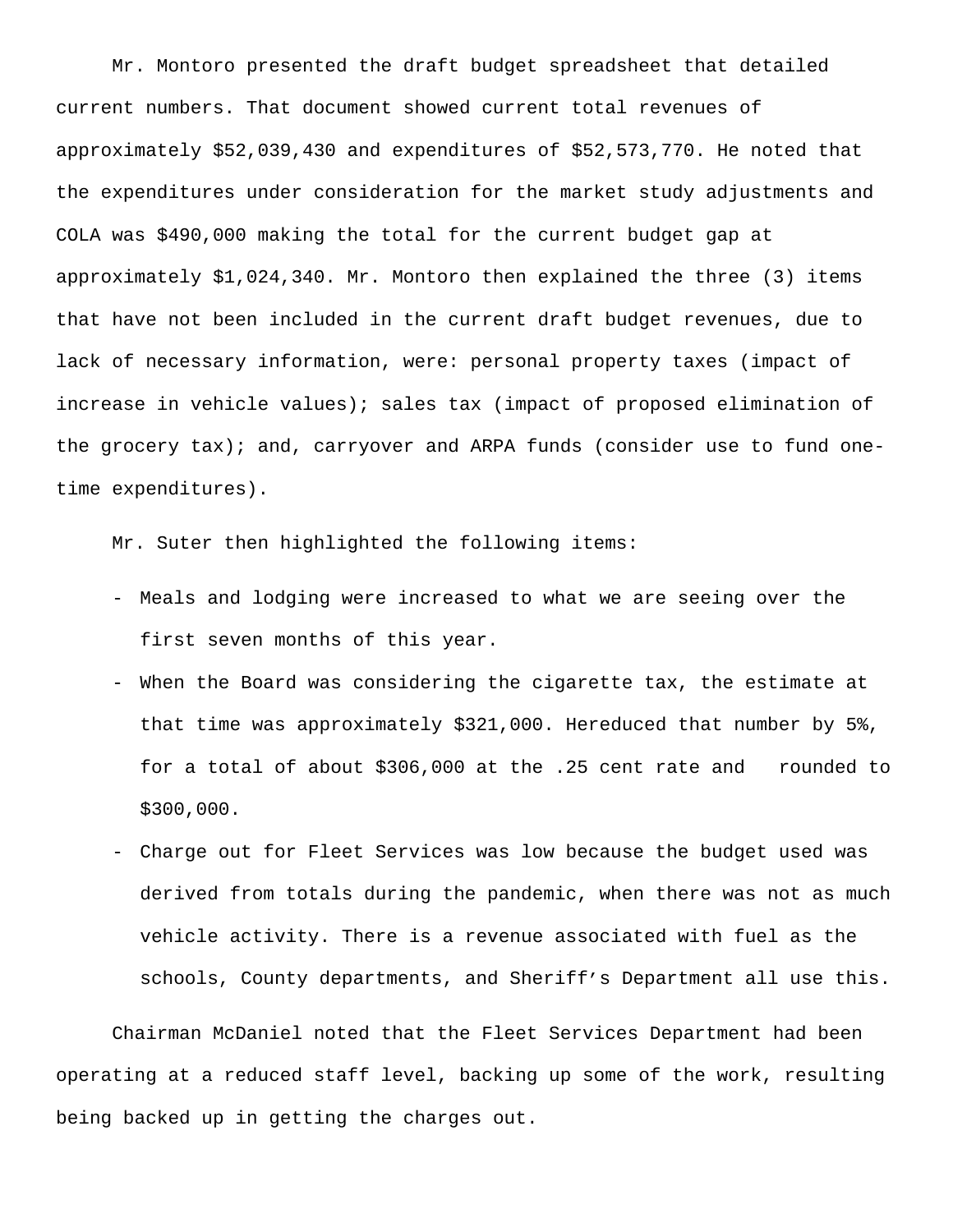Mr. Suter added that the charge outs for the first half of this fiscal year- July through December- did not reflect the 2019 rate. He noted that during that time, they were operating with only two (2) mechanics and were not able to do what they needed to do. However, they are now able to pick that work back up. In addition, Mr. Suter noted that he believed the Fleet Services Department was slightly behind in billing because they were short staffed.

Supervisor Ayers asked if the billing was now caught up.

Mr. Suter replied, he was unsure, but felt they were getting caught up now. In addition, he noted that the Fleet Services budget had been reduced over the years. He added that Fleet Services Directory Steve Kingery has become very efficient in how things are done in the department in regard to preventative maintenance.

Chairman McDaniel stated it was important to note that the County has always tried to do more work with less staff and there comes a time when you do less work with less staff which ultimately results in less revenues. He stated that the County not only needed to look at staff salaries, but needed to look at staff itself to be sure the County had enough staff for departments.

Mr. Suter noted that the Berkley group who was reviewing staff salaries too a look at some departments where it is clear there were issues, for example Community Development, but were asked to take another look at known areas of weakness.

Supervisor Lewis asked Mr. Suter if there were any information on the Admissions Tax and if there were any projections.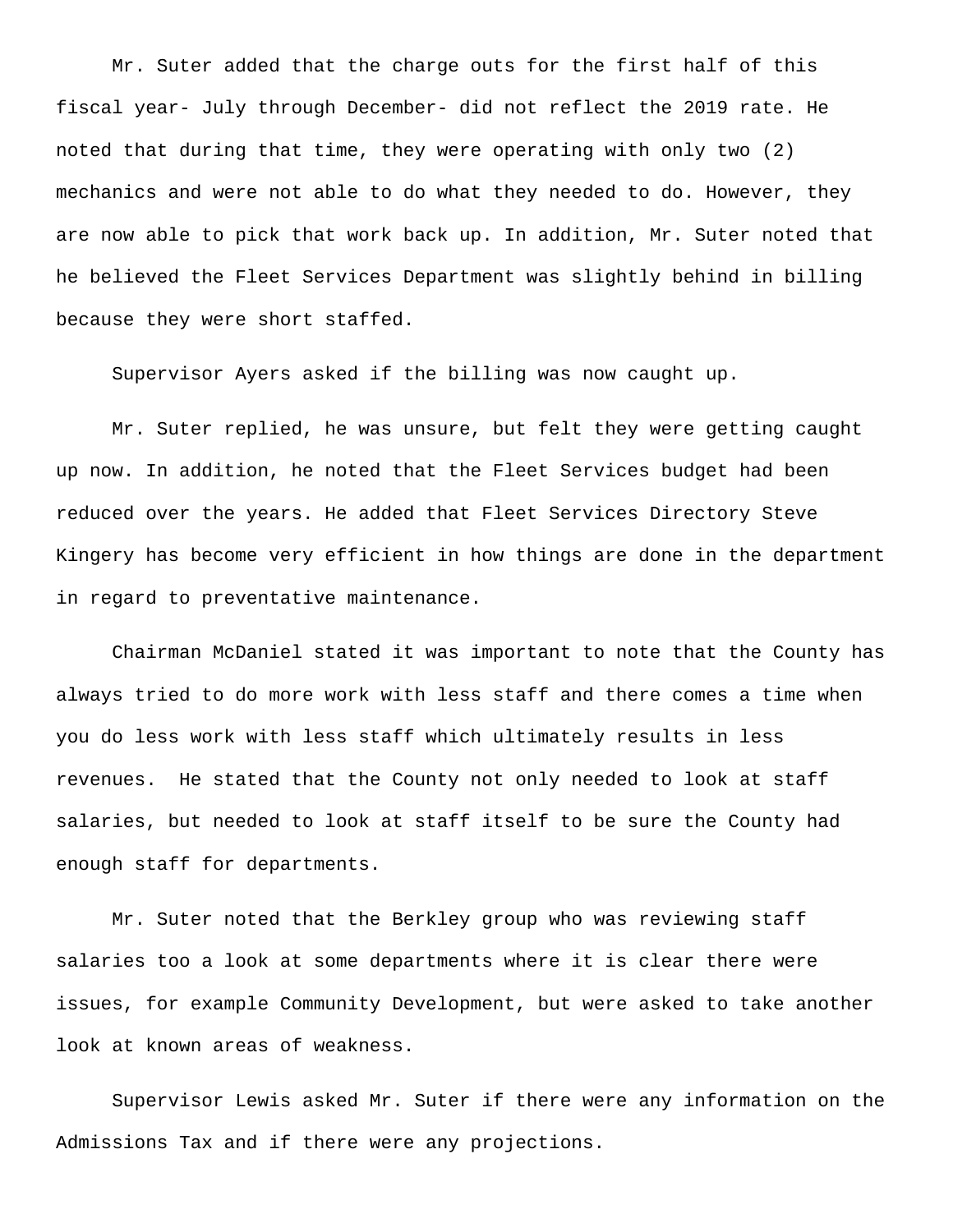Mr. Suter replied, there were projections, but no change was made since the last budget meeting.

In regard to the recordation tax, Mr. Suter stated that there have been a lot of real estate transactions and did not see that slowing down.

In regards to the draft expenditures, Mr. Suter highlighted the following:

- Projected numbers have not been received by the E911 Center as the City of Lexington is the fiscal agent and usually always about a month behind the County in its budget schedule.
- Added the anticipated 10% increase to health insurance for Rockbridge Regional Jail staff.
- The County's share of the payment to the City of Lexington increased by \$85,000. Part of the increase was for a ladder truck, salaries, and some other things.
- In regard to economic development increases, these are directly related to revenues. Contributing to the VHC results in increase to lodging proceeds.
- The two (2) proposed but unfilled Community Development positions starting salaries were increased slightly per recommendation by the Berkley group.
- Lastly, there is potential for an increase of approximately \$490,000 following the salary study if the Boards wants to consider. He recommended keeping pace with surrounding localities who are looking at a 5% COLA increase.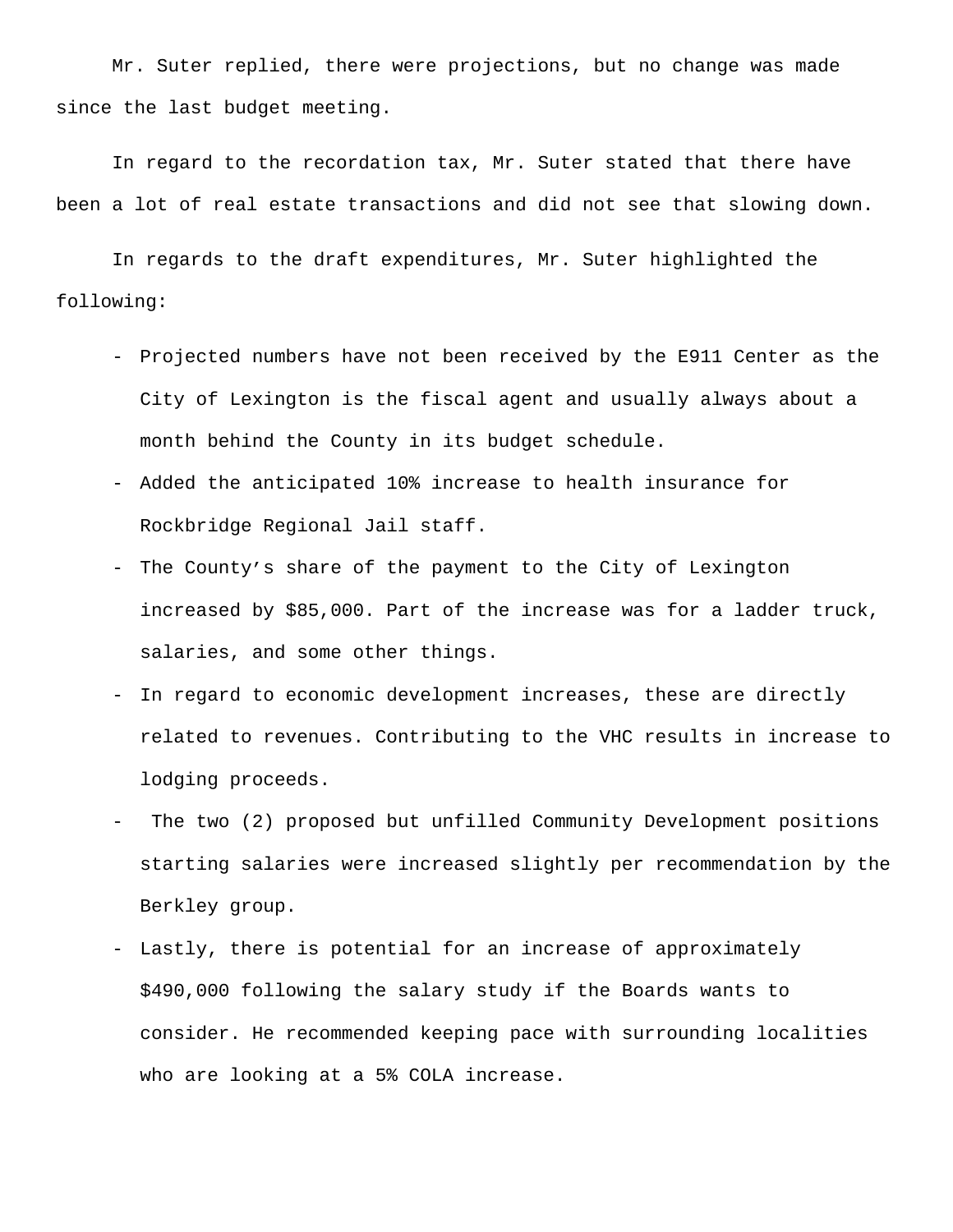Supervisor Ayers asked how many one-time expenditures are planned for in the draft budget.

Chairman McDaniel replied, not a lot. He added that the Finance Committee plans to re-review those one-time expenditures as well as discretionary expenses that the County is contractually liable to do.

Supervisor Ayers then asked if the proposed 10% increase to health insurance is a conservative number, and may not be that after all.

Mr. Suter replied, it is a number provided by OneDigital.

Supervisor Ayers asked if the savings in health insurance this year would be left in reserves or if it would be used to address increased health costs.

Supervisor Lewis replied, it was his understanding that savings would be left in a reserve account for the first couple of years, and use those reserves in event of an anomaly. He added that it was discussed about the possibility of reducing that 10% number.

Mr. Suter stated that the goal is to become consumers of our healthcare and have some control over the annual increases. In addition, he added, try to mitigate any big increases for staff in the future.

Supervisor Ayers asked if there were an estimate for personal property taxes as it was originally discussed to reduce that tax burden.

Chairman McDaniel stated that it is an anomaly what is happening with vehicle appraisals right now as used vehicles are appreciating. He added that multiple scenarios have been reviewed to assist citizens with that impact and have not come up with a definite as numbers continue to change.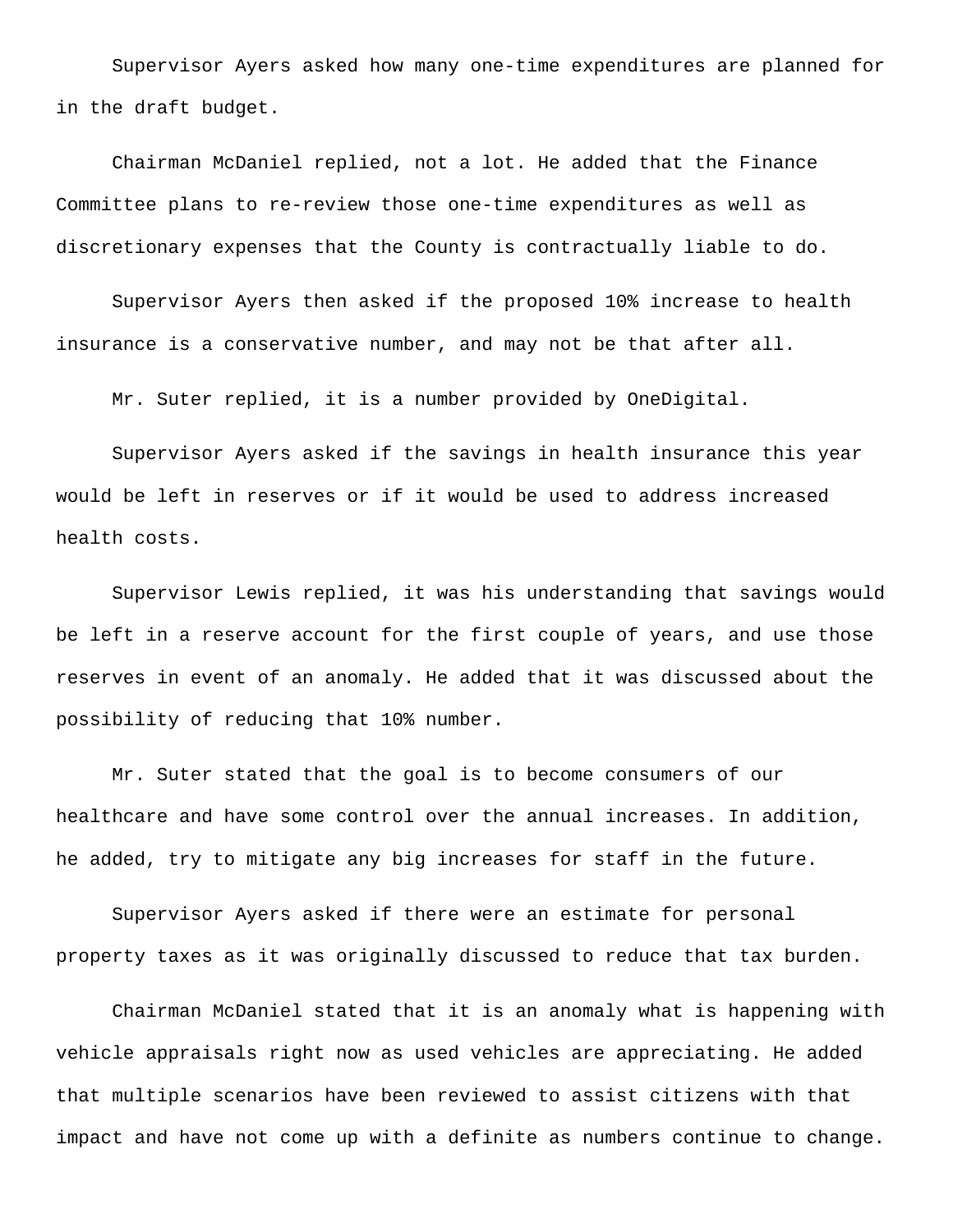He stated that it is the Boards goal to reduce the tax burden on its citizens.

Supervisor Lewis stated that the Finance Committee had been working with the Commissioner of the Revenue and Treasurer and are having great communication with them for thoughts on how to proceed.

Supervisor Lyons commented that, with any health insurance savings generated from being self-insured, we make sure we use those savings to keep the premiums from going up. He stated that this is the whole sale of getting people to buy in. He added that if a savings is created but premiums are increased, the people have been misled.

Chairman McDaniel stated that there would need to be more communication with OneDigital, the Finance Committee, and the Personnel Committee between now and budget adoption to fine-tune that number.

Mr. Suter noted that, being we are still in the first year of being self-insured, there is no way of telling a number from Cigna until closer to budget adoption.

With no further discussion, Chairman McDaniel adjourned the Called Work Session at 5:13 p.m. until the regular meeting could begin at 5:30 p.m.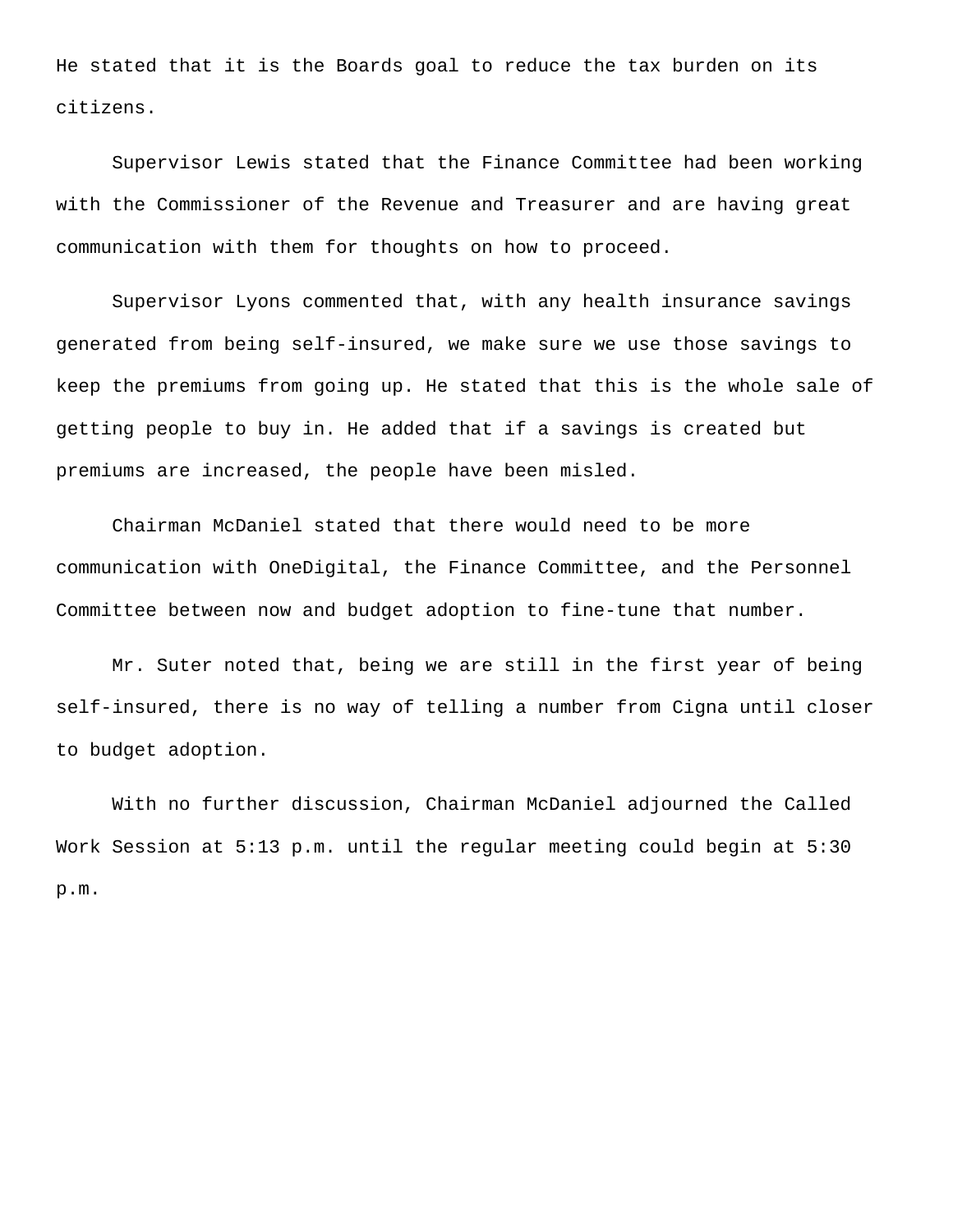**AT A REGULAR MEETING OF THE ROCKBRIDGE COUNTY BOARD OF SUPERVISORS HELD IN THE ROCKBRIDGE COUNTY ADMINISTRATIVE OFFICE BUILDING AT 150 SOUTH MAIN STREET, LEXINGTON, VIRGINIA ON MONDAY, MARCH 14, 2022 AT 5:30 P.M. \*\*\***

**BOARD MEMBERS PRESENT: D. E. LYONS R. W. DAY L.E. AYERS D.B. MCDANIEL A.J. "JAY" LEWIS, II. (***Arrived at 5:34 p.m.)* **COUNTY ADMINISTRATOR: SPENCER H. SUTER**

**COUNTY ATTORNEY: VICKIE L. HUFFMAN**

**\*\*\***

#### **CALLED TO ORDER:**

Chairman McDaniel called the meeting to order.

County Administrator Spencer Suter conducted a roll call of the Board members present. Supervisors Day, Ayers, Lyons, and McDaniel attended inperson. At the time of roll call, Supervisor Lewis was absent, but later arrived at 5:34 p.m.

Supervisor Lyons offered an invocation for anyone who wished to participate and then led in the Pledge of Allegiance.

Chairman McDaniel advised of the following announcements:

"We will hold citizens comments near the beginning of the meeting.

We will do our best to take citizen comment remotely. There are two options for citizens to offer comment:

1) To join by Telephone, you may dial in to one of the numbers listed on the County Website. Webinar ID and Password are there for your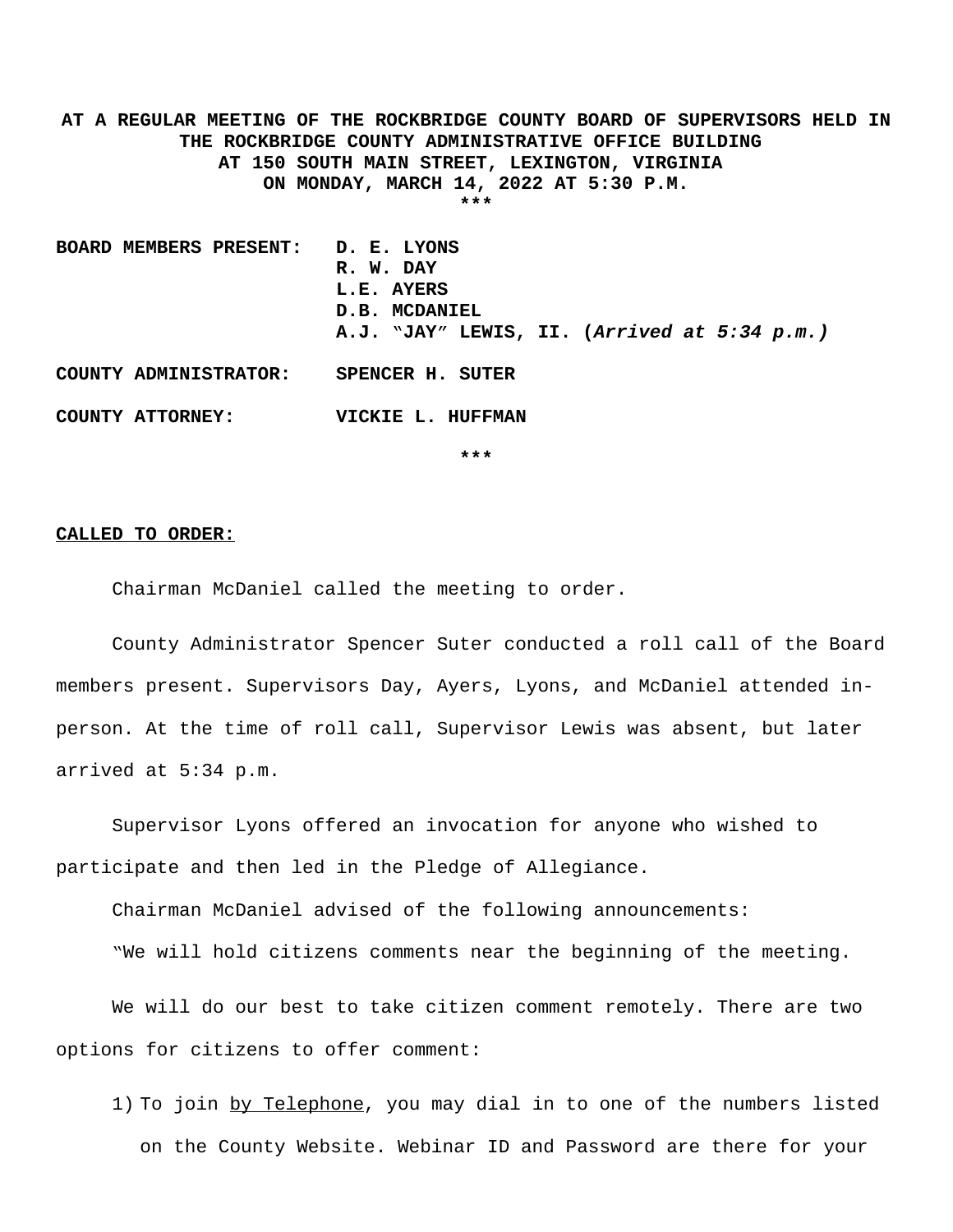convenience. Citizens wishing to simply view the meeting live or after the fact can do so on the Rockbridge County Board of Supervisors YouTube Channel, also available on the County website.

2) If you wish to make a citizen comment as a Zoom meeting participant, you will use the "Raise your Hand" feature. You can press the "Raise Hand" button on the bottom of your Zoom window, or press \*9 if you are calling in by telephone."

#### **Changes to the Agenda:**

There were none.

#### **Recognitions and Presentations:**

There were none.

## **Citizens Comments:**

There were none.

## **Approval of the 02/24/2022 and 02/28/2022 Minutes:**

Supervisor Lyons moved to approve both sets of minutes. Supervisor Day provide the second, and the motion carried by the following roll call vote by the Board: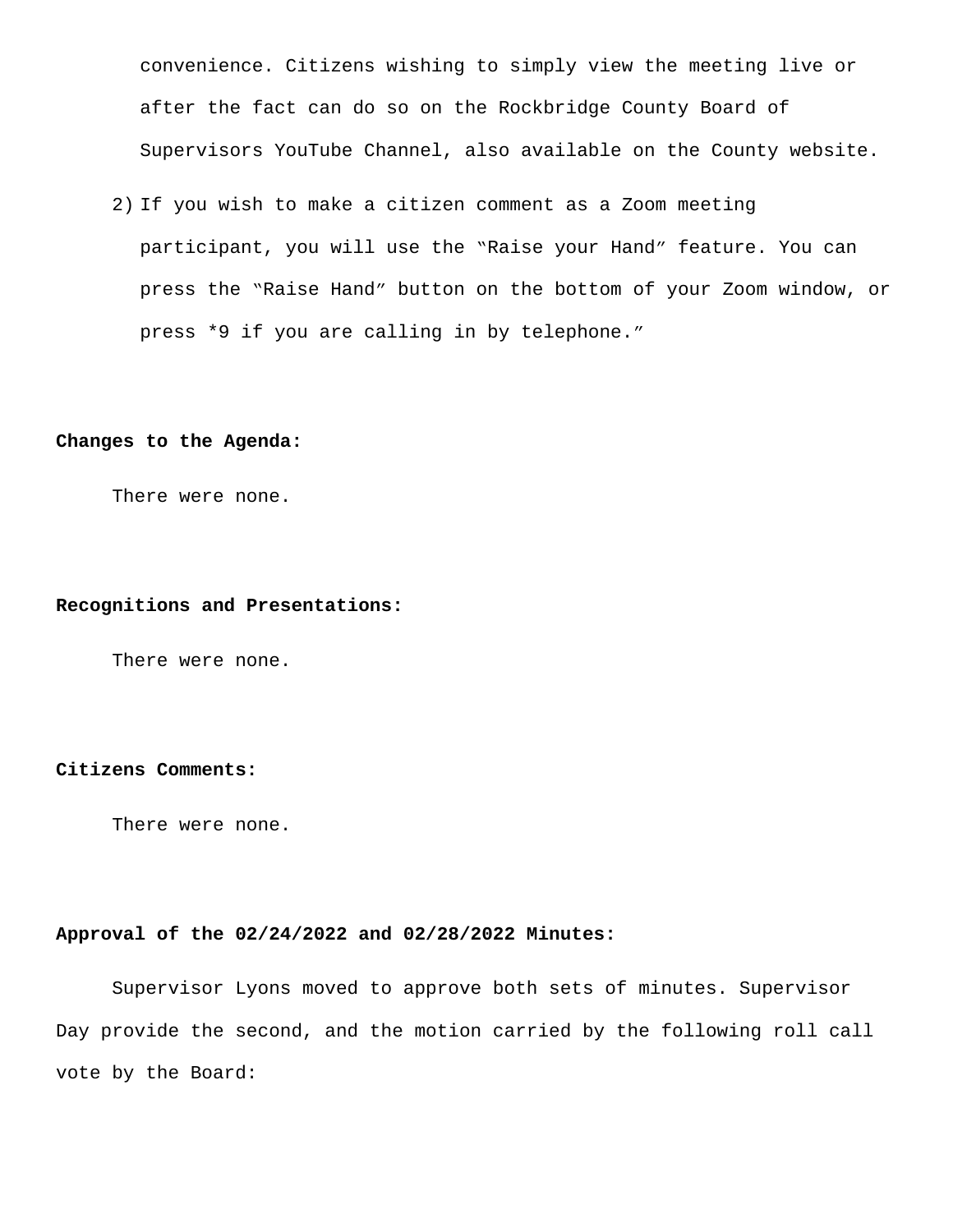Ayes: Lyons, Day, Lewis, Ayers, McDaniel Nays: None Absent: None Abstain: None

# **Consideration of County Financial Package:**

Mr. Suter presented the financial package and appropriation resolution.

Supervisor Day moved to adopt the appropriation resolution.

Supervisor Lewis provide the second, and the motion carried by the

following roll call vote by the Board:

Ayes: Day, Lewis, Ayers, Lyons, McDaniel Nays: None Absent: None Abstain: None

AT A REGULAR MEETING OF THE BOARD OF SUPERVISORS OF ROCKBRIDGE COUNTY, VIRGINIA, HELD AT THE COUNTY ADMINISTRATIVE BUILDING, 150 SOUTH MAIN STREET, LEXINGTON, VIRGINIA, ON MONDAY, MARCH 14, 2022 AT 5:30 P.M.

On motion by Supervisor Day, seconded by Supervisor Lewis, the Board, by record vote, adopted the following appropriation resolution and payment of bills for the month as follows:

#### APPROPRIATION RESOLUTION

## **GENERAL FUND**

BE IT RESOLVED: By the Board of Supervisors of Rockbridge County, Virginia, that the following appropriations are, and the same hereby is made, for the year ending **June 30, 2022**, from the UNAPPROPRIATED SURPLUS of the **GENERAL FUND** and expended as follows:

| Total General Fund Appropriations |                                |  | \$7,500.00 |
|-----------------------------------|--------------------------------|--|------------|
| 4-11-42030-5420                   | Litter/Recycle Grant Pass-Thru |  | \$7,500.00 |

#### BILLS TO BE PAID

| Current County                  |                |
|---------------------------------|----------------|
| 11 - General Fund               | \$1,115,216.93 |
| 94 - Central Stores             | \$7,794.21     |
| 372 - Construction Project Fund | \$9,000.00     |
| Total County Bills              | \$1,132,011.14 |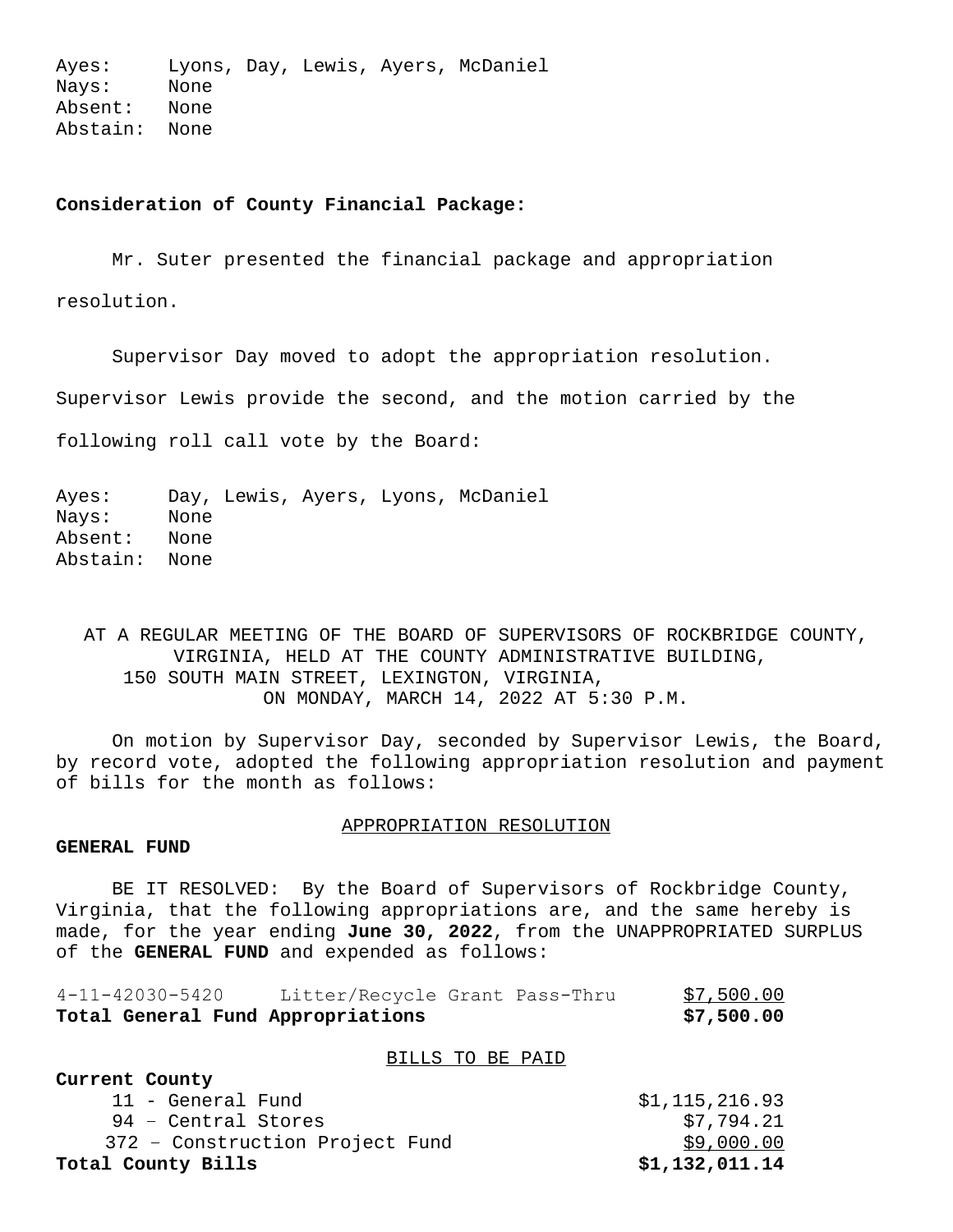**Current Fiscal Agent** 80 – Jail Fund \$156,338.36 241 - E-Summons Fees \$1,000.27 **Total Fiscal Agent \$157,338.63**

**TOTAL ALL BILLS \$1,289,349.77**

#### **Health Insurance Update from OneDigital:**

Mr. Suter shared the following information:

"As discussed in the Work Session at 4:30 p.m., we are looking at a 10 percent increase to health insurance costs for FY2023. A final number will not be available until a later date as this is the first year of being self-funded. Jim Gordon of OneDigital is present via Zoom to provide a brief overview on how the County has been tracking so far this year. H.R. Manager Heidi Hoke is present in-person to answer questions."

Mr. Gordon shared the following information:

"The financial summation provides that we are 6 months in so far with 220 employees on the plan, with dependents, a total of 291 members. OneDigital is recommending from a budget perspective a 10 percent increase to the budget because the data is immature being this is the first year of this funding arrangement. They are also recommending building a surplus for a future need to reduce premiums.

Chairman McDaniel asked Mr. Gordon to confirm that his recommendation of 10 percent is being conservative and if the actual percentage increase is anticipated to be less.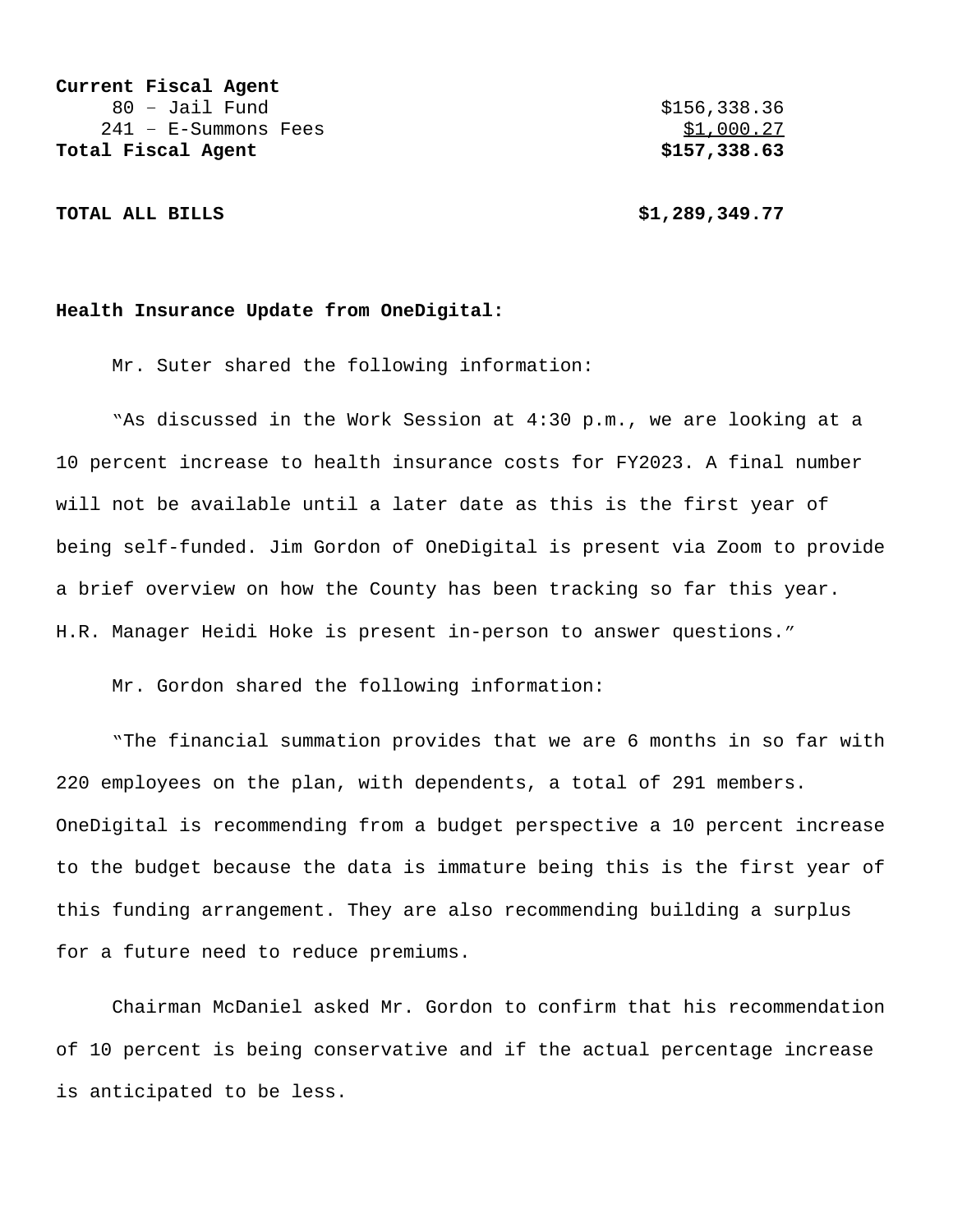Mr. Gordon replied, the average percentage is around  $6 - 7$  percent but he is recommending a 10 percent increase because the current data is immature.

Supervisor Lyons asked if any potential surplus would be used to support the employee contributions.

Mr. Gordon suggested building up a surplus with the savings for year one as the data provided is only for 6 months.

Chairman McDaniel asked for the dollar amount being projected and whether it is a deficit or surplus for the year.

Mr. Gordon replied, there is only 6 months of data at this point and recommends budgeting 10 percent.

Supervisor Ayers asked if the Board originally overbudgeted.

Mr. Gordon replied, no, and stated that the original rate was less than projected and slightly underfunded from what the carrier projected. He then advised the Board that OneDigital will continue to provide County leadership with monthly reporting.

#### **Consideration of Farmers Market Application- Fairfield Farmers Market:**

Community Development Director Chris Slaydon briefly reviewed the agenda item which included the following information:

"Mr. David Renalds has submitted an application for Outdoor Events to hold a Farmers Market per Chapter Four (Amusement and Entertainment)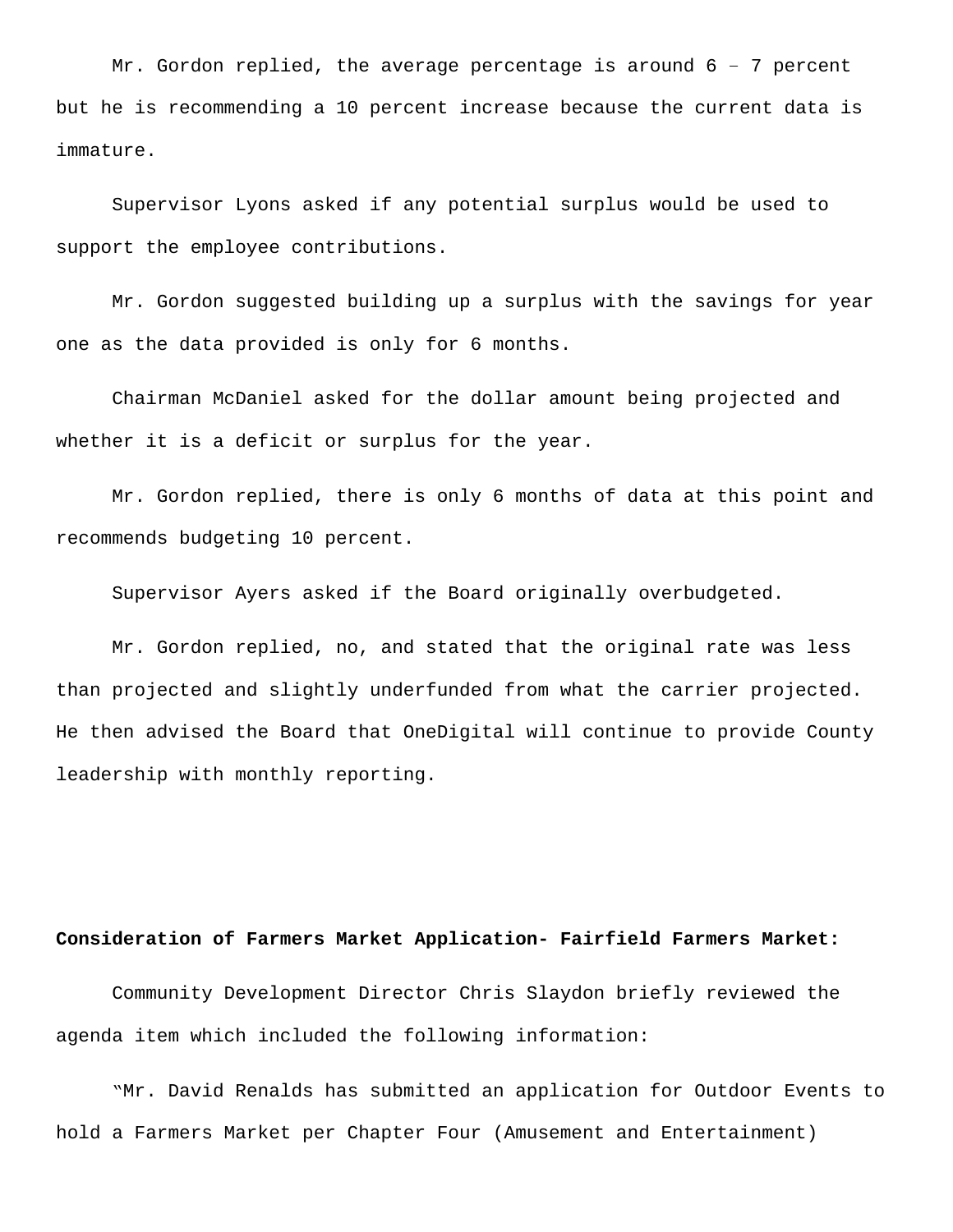Section 5 (Farmer's Market Market) of the Rockbridge County Code. The property is located at 5613 North Lee Hwy, Fairfield, Virginia 24435 and includes multiple tax parcels that is consists of approximately 3 acres. This will be the second year of the Fairfield Farmers Market."

Applicant Mr. Renalds shared the success of this Farmers Market last year. He noted that VDOT was called on twice to put up congested area signs, and they collaborated with Fairfield Heritage who puts on Fairfield Day.

Supervisor Day moved to approve the application for a Farmers Market. Supervisor Lewis provide the second, and the motion carried by the following roll call vote by the Board:

Ayes: Day, Lewis, Ayers, Lyons, McDaniel Nays: None Absent: None Abstain: None

# **Consideration of Farmers Market Application- Seasons' Yield Farmers Market:**

Mr. Slaydon briefly reviewed the agenda item which included the following information:

 "Mr. Danial Shear has submitted an application for Outdoor Events to hold a Farmers Market per Chapter Four (Amusement and Entertainment) Section 5 (Farmer's Market Market) of the Rockbridge County Code. The property is located at 165 Oakland Circle, Raphine, Virginia 24472 and is further identified as tax map number 28-A-23A (8.224 acres per tax records). This will be the second year of the Seasons Yield Farmers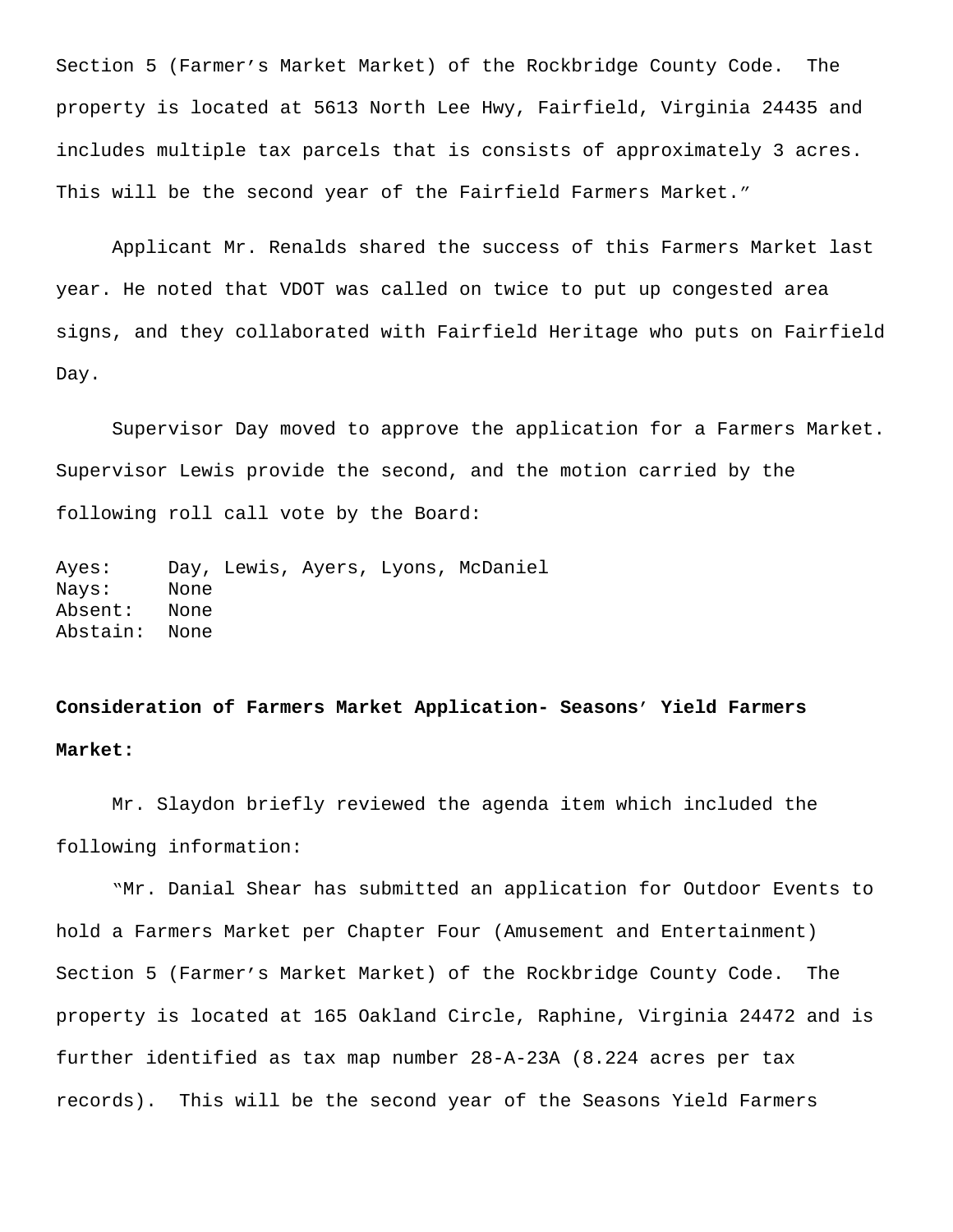Market." Mr. Slaydon noted that approval of the application will need to be contingent to the entrance permit from VDOT.

Supervisor Lewis moved to approve the application for a Farmers Market contingent upon VDOT approval. Supervisor Ayers provide the second, and the motion carried by the following roll call vote by the Board:

```
Ayes: Lewis, Ayers, Day, Lyons, McDaniel 
Nays: None
Absent: None
Abstain: None
```
## **Board Meeting Policy Discussion:**

County Attorney Vickie Huffman briefly reviewed the agenda item which included the following information:

 "The current Continuity of Government Ordinance will expire on April 5, 2022. The declared state of emergency and disaster, upon which the Continuity of Government Ordinance is based, remains in effect. The last vestiges of restrictions associated with the emergency seem to have been lifted at the state level. The County, the Board of Supervisors, and the various County departments have returned to normal operations and meetings have resumed with citizen attendance.

Staff requests Board consensus on ending the declared state of emergency. Official action can be placed on the April  $11<sup>th</sup>$  agenda. The Continuity of Government Ordinance would expire about a week prior to that.

Upon expiration of the Continuity of Government Ordinance, the Electronic Meeting Policy will remain in effect to allow Board members to participate in meetings electronically, when a Board member cannot be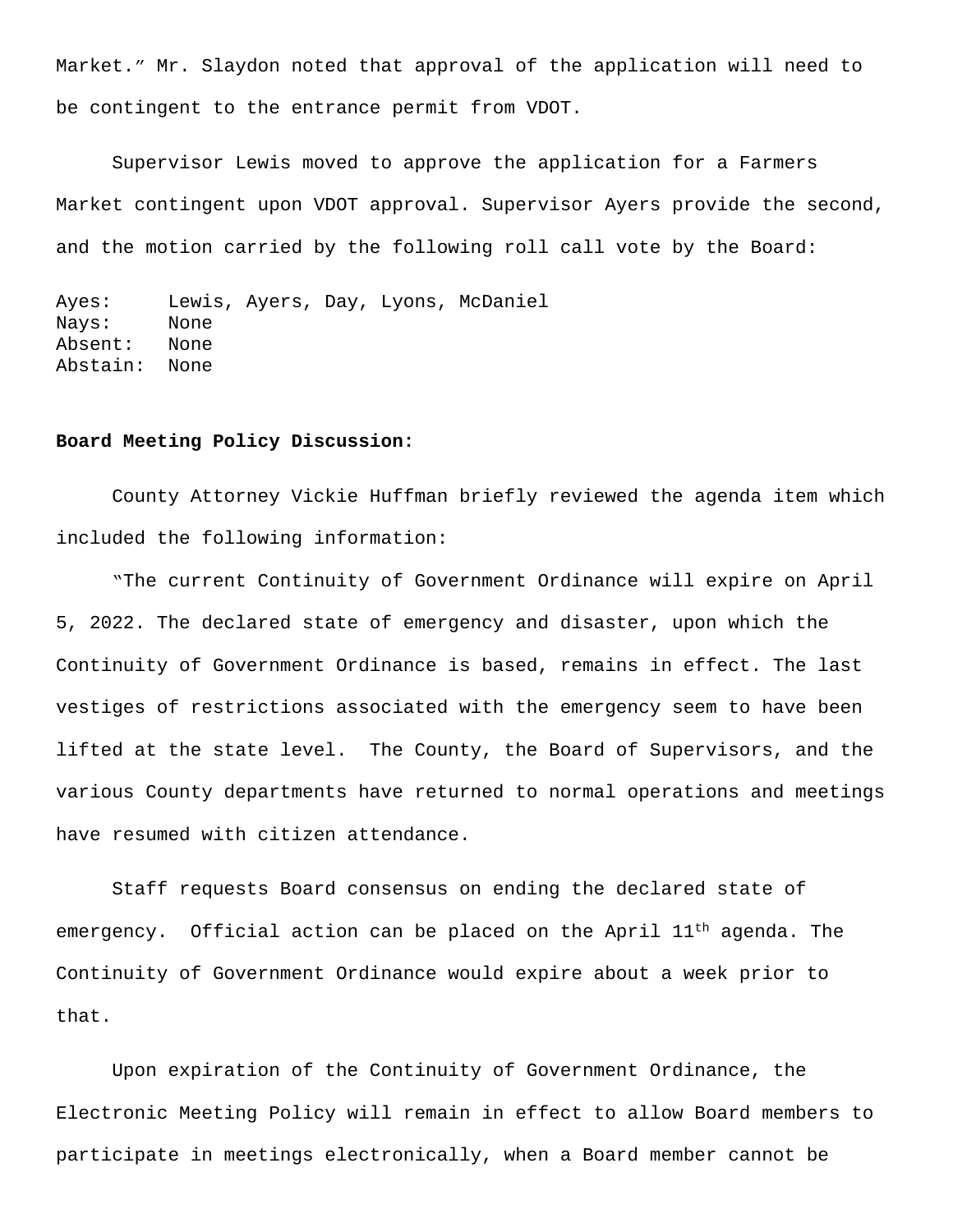present. An amendment to the enabling legislation was approved by the 2021 legislature to also allow electronic participation in a meeting due to "a family member's medical condition that requires the member to provide care for such family member, thereby preventing the member's physical attendance." Additional amendments are pending in the 2022 legislative session. Unless the Board directs otherwise, staff suggests considering all amendments at once prior to July 1, 2022. A copy of the current Electronic Meeting Policy is attached for your reference.

The Board has indicated an interest in continuing electronic meetings for public participation and viewing. Guidance on the Board's preference for receiving public comment during citizen comment and public hearing is requested. The question remains whether the Board wishes to solicit written comments to be read into the record, or alternately, simply resume the previous practice of receiving written comments directly or through staff, but without reading at meetings. These decisions will affect the content of public hearing notices."

Supervisor Ayers asked Ms. Huffman if the Board could all participate remotely in the event they were all exposed to Covid at the same time.

Ms. Huffman stated that three (3) members of the Board must be present in the meeting place and the other two (2) could participate remotely.

Supervisor Ayers shared her support of having the ability for two (2) Board members to attend virtually by readopting the ordinance.

Supervisor Lewis agreed with Supervisor Ayers in having the additional flexibility to meet in such event. He supported scheduling a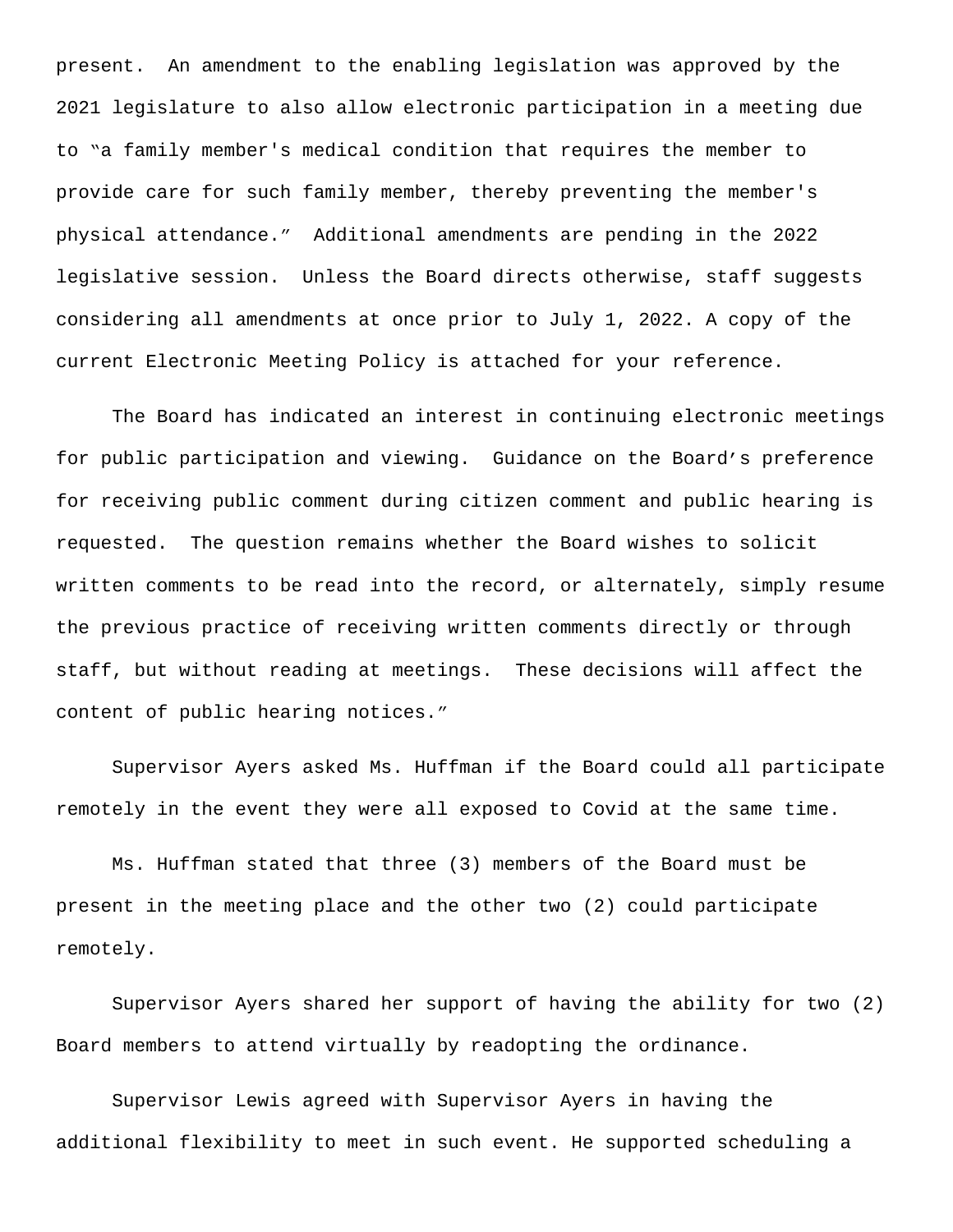public hearing providing time to decide whether or not to readopt the ordinance.

Chairman McDaniel shared his appreciation of being able to attend several meetings electronically following a recent surgery, although it was not related to Covid.

Ms. Huffman stated that the electronic meeting policy would remain in place which allows Board members to participate electronically.

Chairman McDaniel inquired about public comments received electronically.

Ms. Huffman stated that it would not be mandated but the Board has the authority to continue to accept public comment, electronically.

Chairman McDaniel shared his support of the Board having flexibility and believed citizens should also have flexibility to attend electronically when unable to attend in-person.

Supervisor Lewis inquired about public comments received in writing and whether or not they should be read into the minutes.

Ms. Huffman replied that the Continuity of Government Ordinance provides that they be read into the record because they were submitted in lieu of a citizen coming in to speak to the Board. She advised that, prior to this ordinance, written comments were provided to Board members either before or during a meeting but were not read into the minutes at the meeting.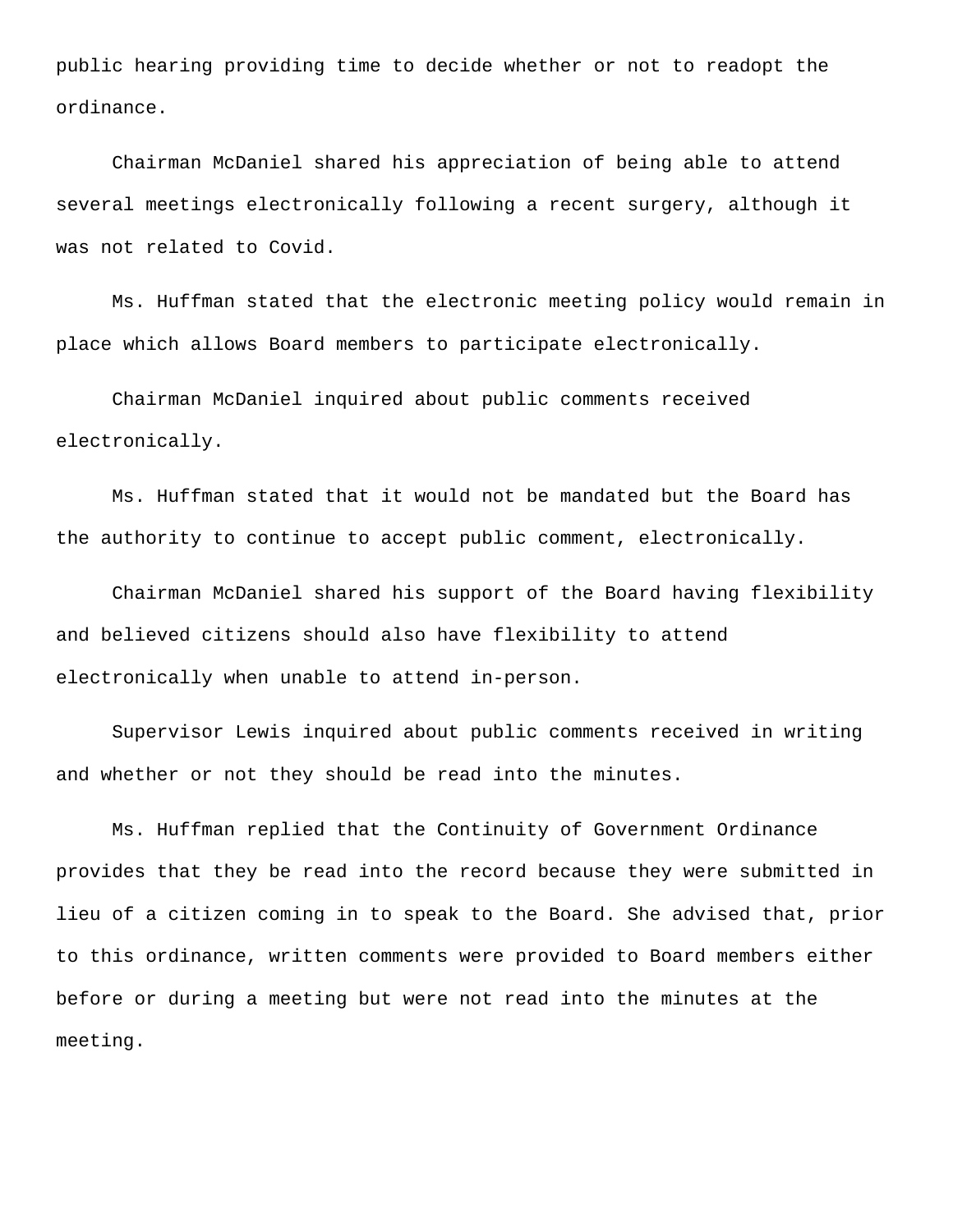Supervisor Lyons stated that the public should be able to hear the comments received in writing at the time of that meeting and not have to wait to read the minutes that are approved at the following meeting.

Chairman McDaniel agreed that comments received in writing should be read and given the same three (3) minute limit that they would if they attended in-person.

Supervisor Ayers asked Ms. Huffman if the Board could change its policy in event of receiving a massive number of written comments.

Ms. Huffman replied, the Board would be wedded to the current policy unless they took action to do something different.

Mr. Suter noted that it is important to be consistent from one meeting to the next. He then asked the Board to consider thinking about what some localities have experienced when receiving public comment electronically in that some have received comments for multiple hours from individuals well outside its locality on controversial national issues.

Supervisor Ayers asked if the Board could specify in its policy that comments would be received from citizens of Rockbridge County and all others would be time- dependent.

Ms. Huffman replied, the Board could do that.

Supervisor Lyons moved to schedule a public hearing for consideration of readoption of the ordinance for up to six (6) months. Supervisor Ayers provide the second, and the motion carried by the following roll call vote by the Board: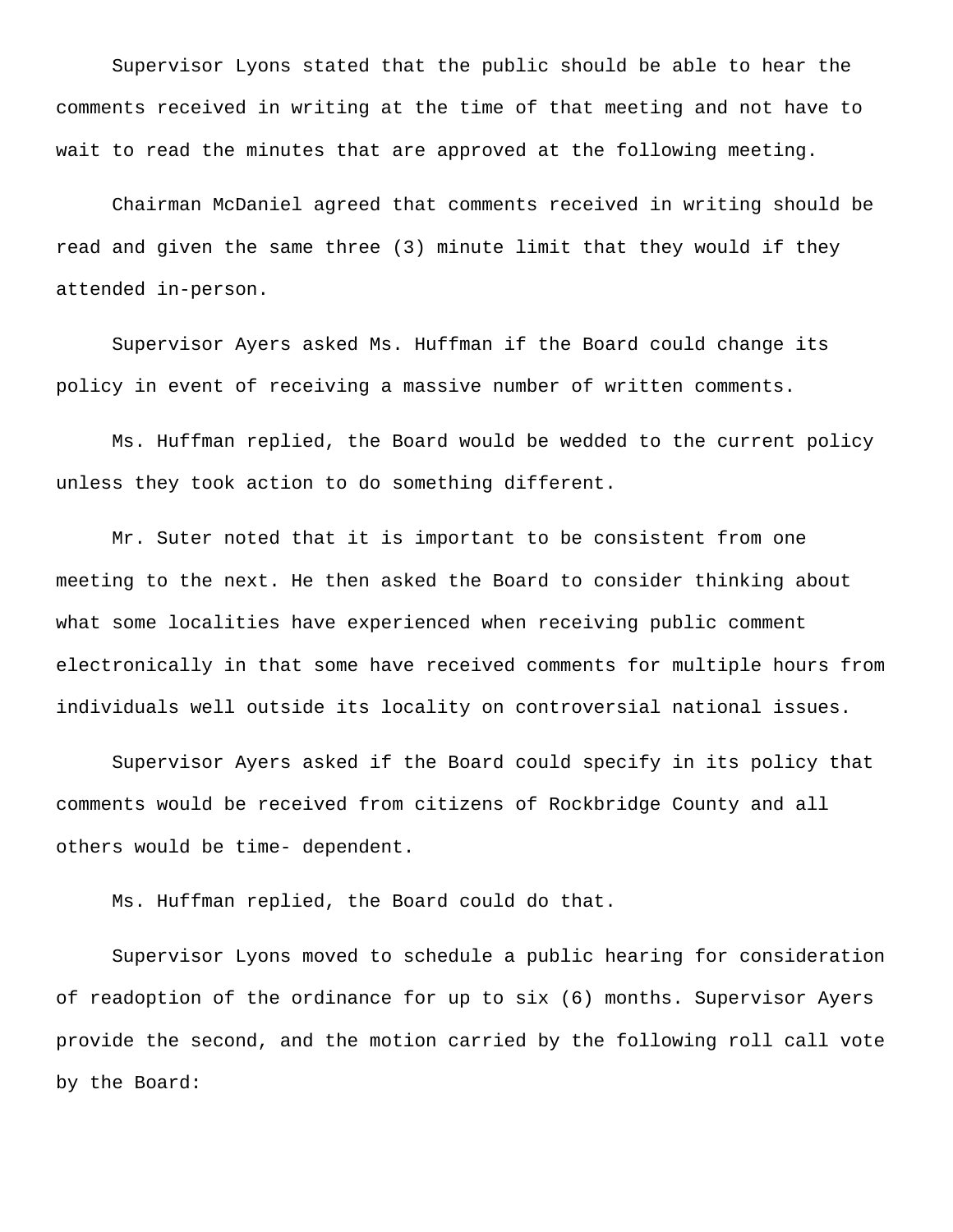Ayes: Lyons, Ayers, Day, Lewis, McDaniel Nays: None Absent: None Abstain: None

## **Public Hearing at 6:00 p.m.:**

## **Release of Restriction on Old Courthouse:**

Ms. Huffman briefly reviewed the agenda item which included the following information:

"In 2009, following negotiation of a Contract of Sale, the County conveyed title to the former Courthouse property to Rockbridge Partners, LLC. A copy of the deed is attached for reference. Rockbridge Partners proceeded with renovations for adaptive reuse of the building and upon completion, leased the building to Washington & Lee University for office space.

The Deed included certain Renovation Standards (paragraphs (a) through (d)) for Rockbridge Partners to preserve the outward appearance and, as much as possible, the primary features of the interior floor plan, of the former Courthouse. Rockbridge Partners agreed to obtain all necessary permits and approvals within 12 months, and to complete rehabilitation of the structure within 36 months. The County agreed to provide to Rockbridge Partners a certification of completion of the rehabilitation and occupation of the structure, and satisfaction and termination of the Renovation Standards, with an instrument in recordable form, upon completion of the work and re-occupation of the structure.

John Adamson, a partner in the group, recently requested this certification from the County Administrator. A copy of a letter, dated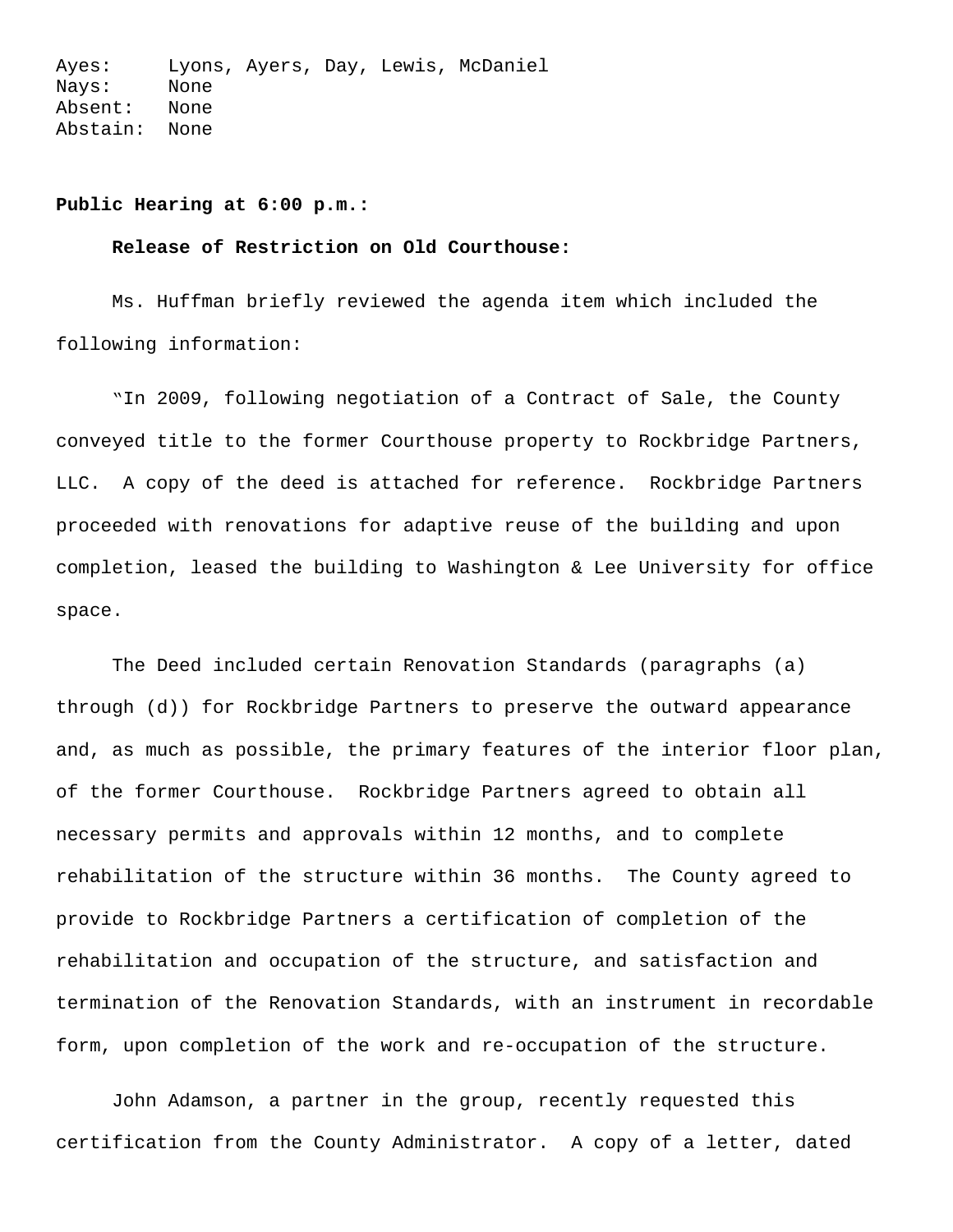March 11, 2010, from the Virginia Department of Historic Resources is attached. It confirms that the rehabilitation was completed in accordance with the timelines specified in the deed and that the work was consistent with *The Secretary of the Interior's Standards for Rehabilitation.* Staff is not aware of any non-compliance issues, at the time or now.

Approval requires a public hearing, which has been scheduled and advertised for this meeting." Ms. Huffman introduced Mr. Adamson who was present via Zoom.

Chairman McDaniel opened the public hearing at 6:16 p.m. There were no comments. Chairman McDaniel closed the public hearing at 6:17 p.m.

Supervisor Lewis moved to adopt the ordinance. Supervisor Lyons provide the second, and the motion carried by the following roll call vote by the Board:

Ayes: Lewis, Lyons, Ayers, Day, McDaniel Nays: None Absent: None Abstain: None

# AT A REGULAR MEETING OF THE BOARD OF SUPERVISORS OF ROCKBRIDGE COUNTY, VIRGINIA, HELD AT THE ROCKBRIDGE COUNTY ADMINISTRATIVE OFFICES ON MONDAY, MARCH 14, 2022

**Ordinance to Authorize and Approve Certification of Completion of Renovation and Occupation of the Former Courthouse, Located at 2 South Main Street, Lexington, Virginia, and for Satisfaction and Termination of the Covenants in the Deed to Rockbridge Partners, LLC, Dated May 7, 2009, Relating to Rehabilitation and Timelines for Completion**

WHEREAS, by Deed dated May 7, 2009, and recorded in the Clerk's Office of the Circuit Court

of Rockbridge County as Instrument #090001582, the County of Rockbridge, Virginia, conveyed unto

Rockbridge Partners, LLC, the former Rockbridge County Courthouse building and courtyard on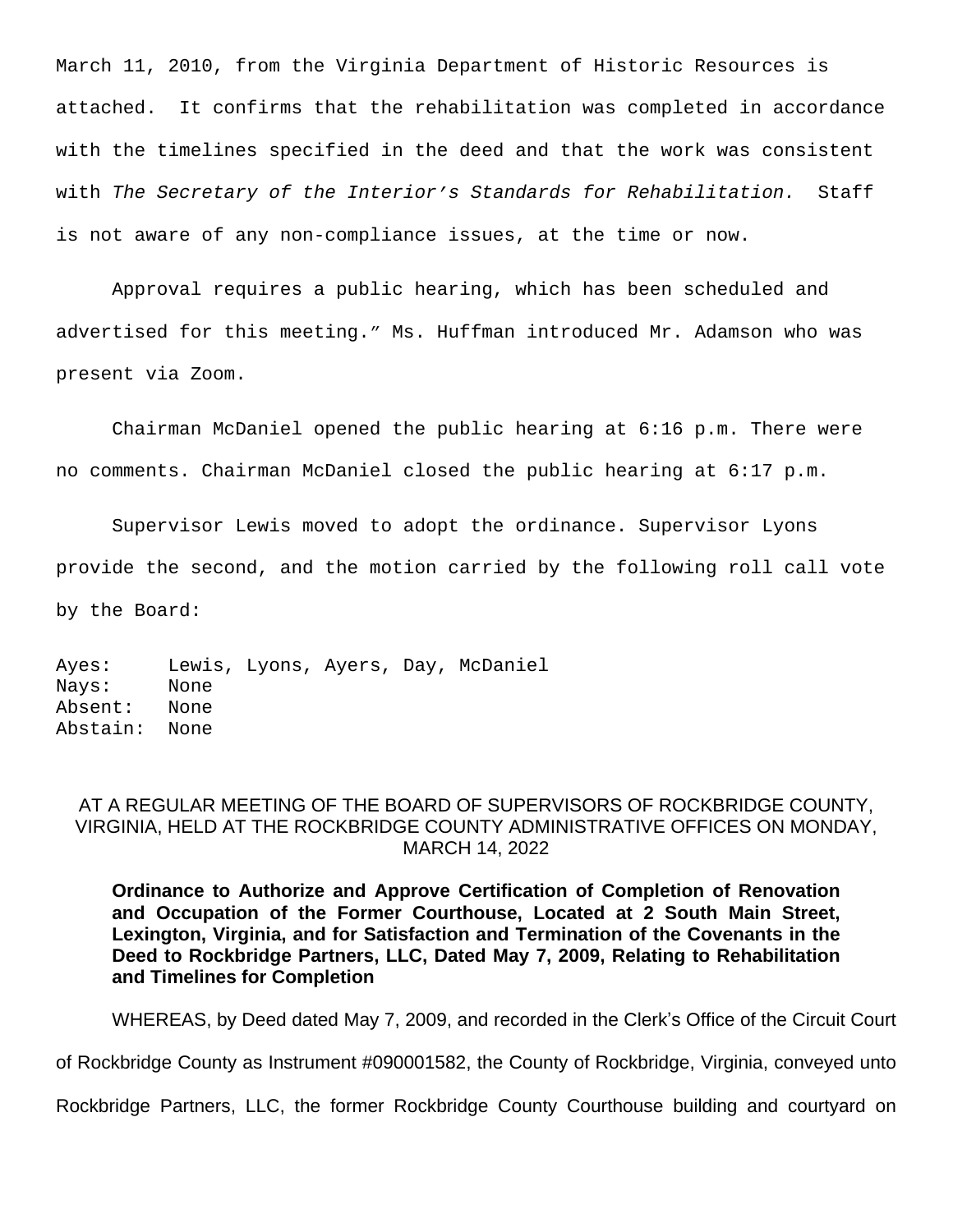Courthouse Square, situated on two parcels of land in the City of Lexington at 2 South Main Street and identified as Tax Map #23-1-194 and #23-1-194C; and,

WHEREAS, the County imposed Renovation Standards in paragraphs (a) through (d) of said Deed, on Parcel A on which the former Courthouse building is located, to preserve the outward appearance and, as much as possible, the primary features of the interior floor plan, and Rockbridge Partners, LLC, agreed to obtain all necessary permits and approvals within twelve (12) months, and to complete rehabilitation of the structure within thirty-six (36) months of the date of the deed; and,

WHEREAS, the County agreed that, upon completion, it would furnish Rockbridge Partners, LLC, with an appropriate instrument in recordable form, a certification that the rehabilitation and occupation of the structure on the property was in accordance with the Renovation Standards, and determining the satisfaction and termination of the Renovation Standards; and,

WHEREAS, Rockbridge Partners has recently requested said certification and termination from the County; and,

WHEREAS, the covenants constitute an interest in real estate, and the termination thereof requires the adoption of an Ordinance, following a public hearing, which has been held on March 14, 2022.

NOW, THEREFORE, BE IT ORDAINED by the Board of Supervisors of Rockbridge County, Virginia, as follows:

1. That the Board hereby determines and certifies that Rockbridge Partners, LLC, has completed the rehabilitation and occupation of the structure, known as the former Rockbridge County Courthouse, in accordance with the Renovation Standards set forth as paragraphs (a) through (d) on Parcel A in the deed dated May 7, 2009, and recorded in the aforesaid Clerk's Office as Instrument #090001582, that Rockbridge Partners, LLC has met its obligations to rehabilitate the structure and the dates for the beginning and completion thereof, and that the Renovation Standards be, and hereby are, terminated.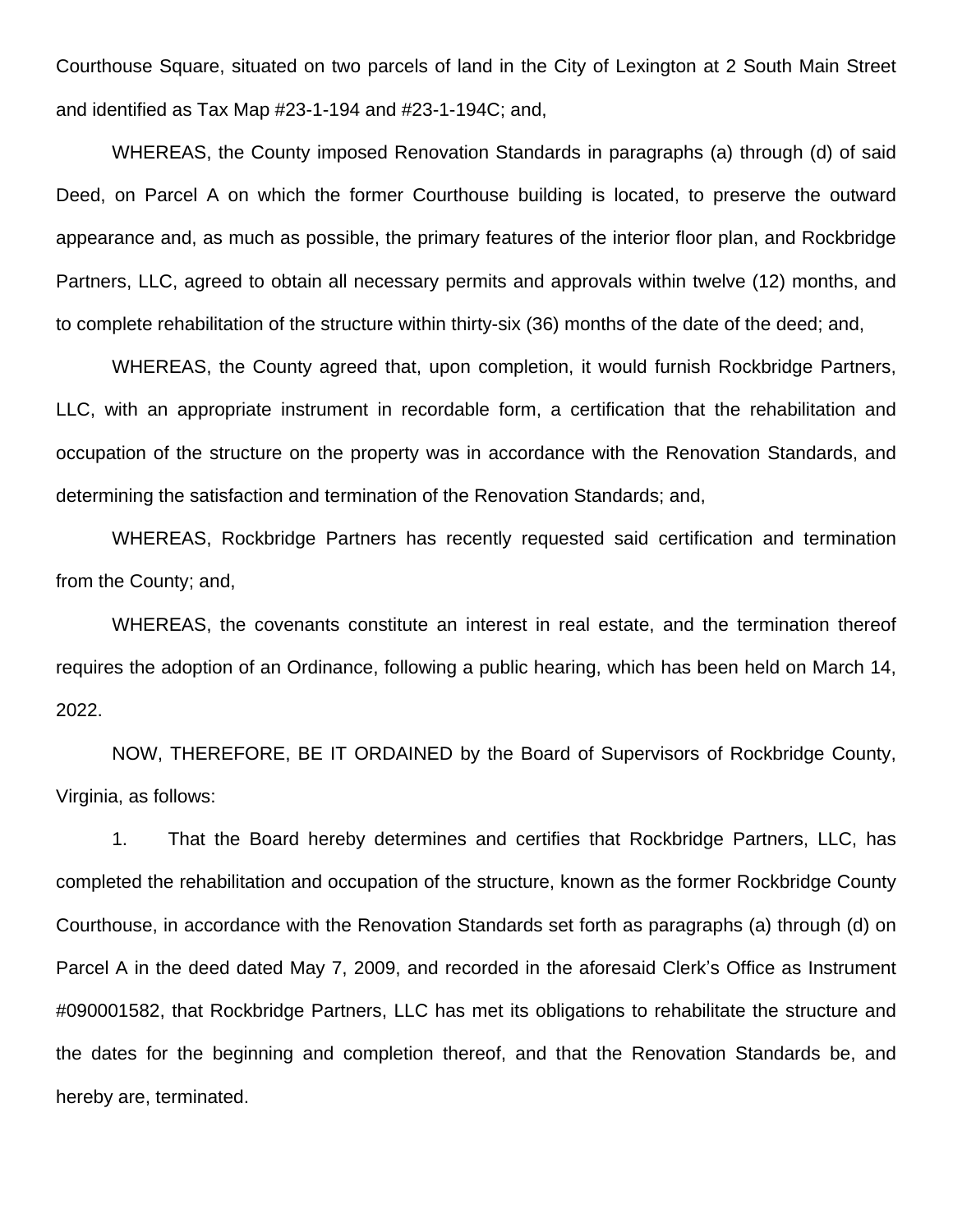2. The County Administrator is hereby authorized to execute a certification and termination, in recordable form, and to execute such other documents and take such further actions, on behalf of the Board of Supervisors of the County of Rockbridge, as are necessary to accomplish this transaction, all of which shall be upon form and subject to the conditions approved by the County Attorney.

3. That this ordinance shall be effective on and from the date of its adoption.

Adopted this 14th day of March, 2022.

## **Appointments:**

# **RARO Board of Directors- Fill unexpired term for David Hinty effective 01/06/2022 – 06/30/2025:**

Supervisor Ayers advised that the RARO Board was aware of a potential replacement for Mr. Hinty, but that individual would not be able to begin serving for approximately three (3) months.

## **Monthly Staff Reports:**

Supervisor Ayers moved to accept the staff reports. Supervisor Lyons provide the second, and the motion carried by the following roll call vote by the Board:

Ayes: Ayers, Lyons, Day, Lewis, McDaniel Nays: None Absent: None Abstain: None

**Board Comments:**